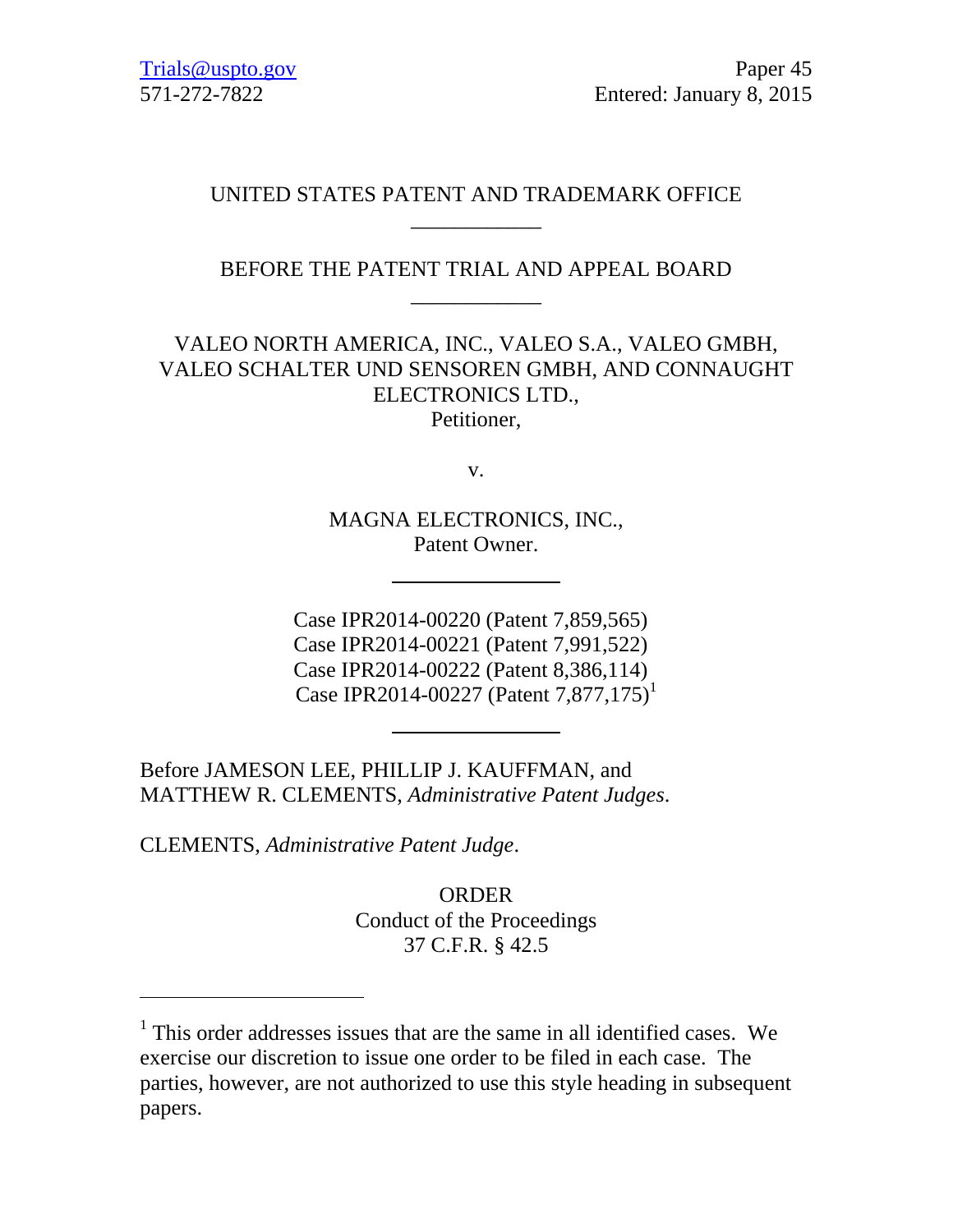On December 5, 2014, Magna Electronics, Inc. ("Patent Owner") filed a Motion to Terminate. Paper 34 ("Mot.").<sup>2</sup> Valeo North America, Inc., Valeo S.A., Valeo GmbH, Valeo Schalter Und Sensoren GmbH, and Connaught Electronics Ltd. ("Petitioner") filed an Opposition. Paper 39 ("Opp."). Patent Owner filed a Reply. Paper 41 ("Reply").

For the reasons that follow, we deny Patent Owner's Motion to Terminate.

### BACKGROUND

The Petition, filed on December 4, 2013, identified five entities as the real parties-in-interest, including Valeo, Inc. Pet. 3.

On December 31, 2013, Valeo, Inc. merged with another entity to become Valeo North America, Inc. Ex. 2009.

In Preliminary Responses filed in related proceedings<sup>3</sup> on October 31, 2014, Patent Owner alleged that Valeo, Inc., is not a proper real-party-in-interest due to its merger with another entity to form Valeo, North America, Inc. effective December 31, 2013. *See, e.g.,* IPR2014- 01203, Paper 6, 4–5.

On November 14, 2014, Petitioner filed Updated Mandatory Notices in these proceedings that omit Valeo, Inc., and identify Valeo North America, Inc., as a real party-in-interest.

<sup>2</sup> Citations are to IPR2014-00220 unless otherwise noted. Equivalent papers were filed in IPR2014-00221, IPR2014-00222, and IPR2014-222. <sup>3</sup> The related proceedings are IPR2014-01203, IPR2014-01204,

 $\overline{a}$ 

IPR2014-01206, and IPR2014-01208.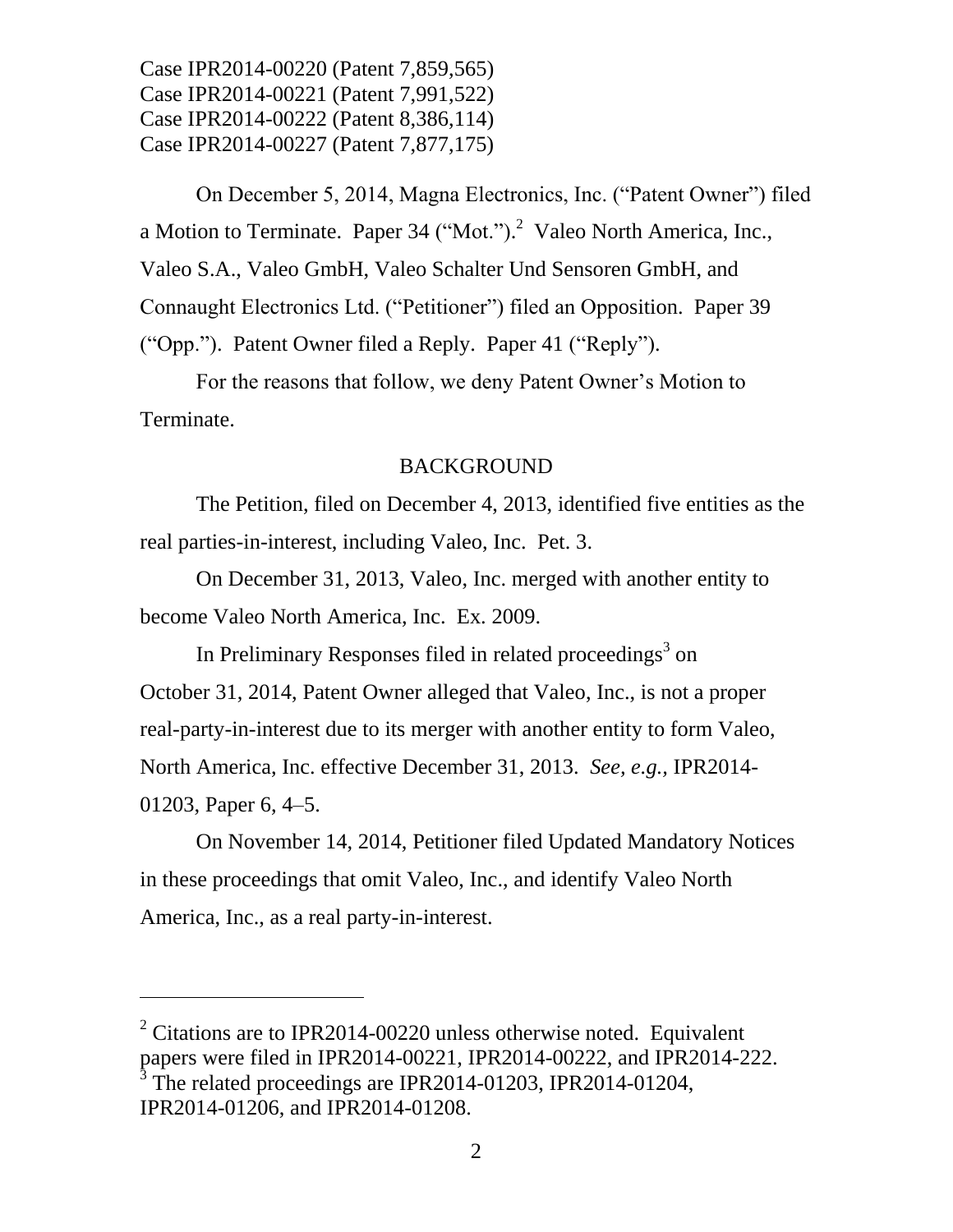#### ANALYSIS

Patent Owner contends that Petitioner failed to properly and timely update its Mandatory notices pursuant to 37 C.F.R.  $\S$  42.8(a)(3) because it did not name Valeo North America, Inc., as a real party-in-interest within 21 days of Valeo, Inc. ceasing to exist due to merger into Valeo North America, Inc. Mot. 1–4.

Petitioner does not dispute that Valeo, Inc. merged with another entity to become Valeo North America, Inc. effective December 31, 2013, but argues instead that (1) the identification of real-parties-in-interest was proper at the time the petitions were filed; (2) post-filing changes to real-party-ininterest information is governed only by regulation, not by statute; (3) the Board has discretion to waive or suspend regulations, and to accept or excuse late-filed papers; and (4) the present circumstances justify acceptance of Petitioner's Updated Mandatory Notice. Opp. 1–5.

The Updated Mandatory Notice should have been filed within 21 days of the effective date of the merger—December 31, 2013. 37 C.F.R. § 42.8(a)(3). However, as Petitioner notes, the Board has authority to excuse a late action on a showing of good cause or upon a Board decision that consideration of the merits would be in the interests of justice. Pet. 2–4; 37 C.F.R. §§ 42.5(b), 42.5(c)(3).

Petitioner's counsel represents that it filed the Updated Mandatory Notices within 21 days of the issue being brought to its attention by Patent Owner. Mot. 4. Moreover, the late filing of the Updated Mandatory Notice does not appear to have resulted in any prejudice or delay. Valeo North

3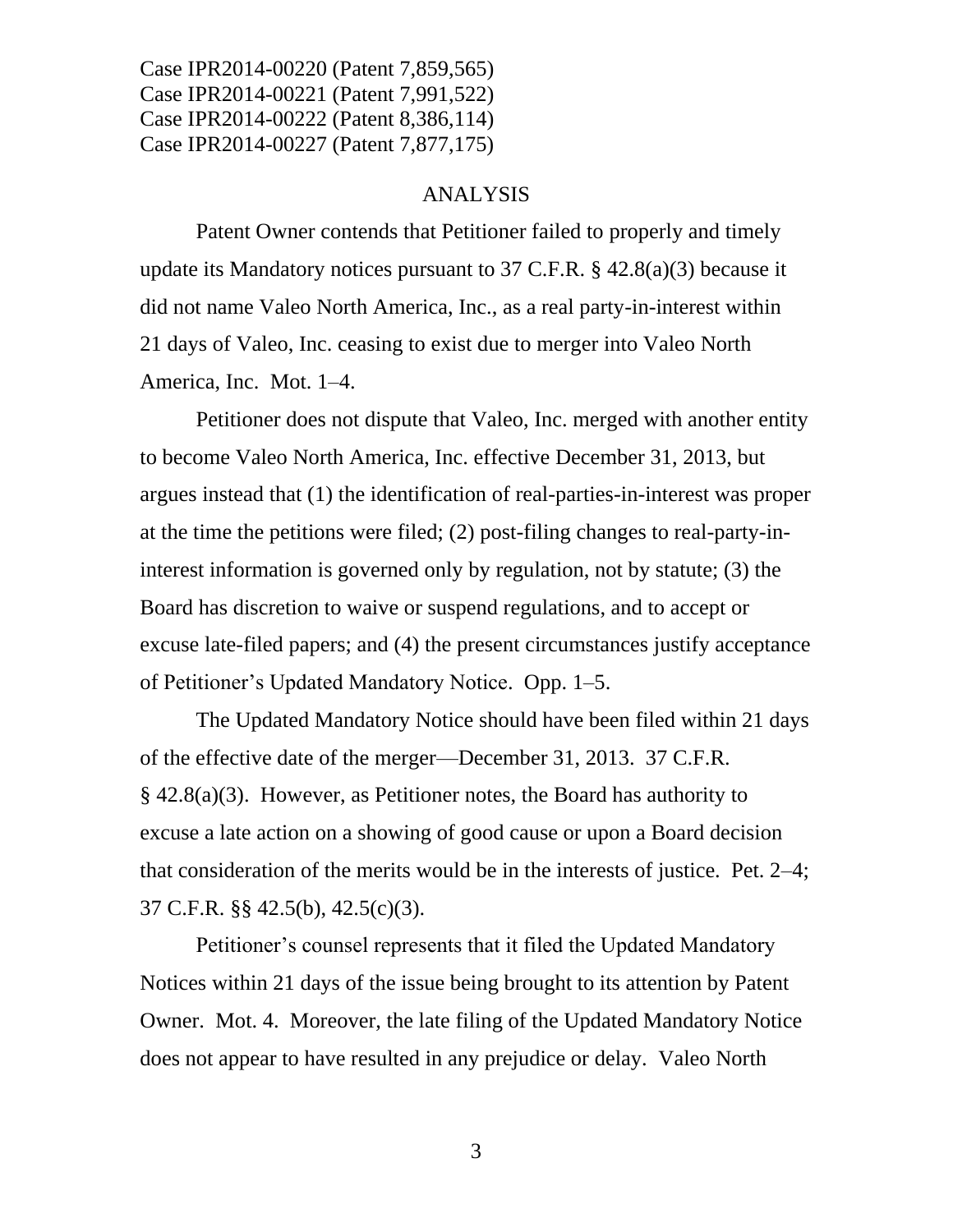America, Inc. is the legal successor to the original entity (Valeo, Inc.). *See* Opp. 4; Ex. 2009, 1–2.

Patent Owner contends that the core function of the obligation to update mandatory notices within 21 days under 37 C.F.R.  $\S$  42.8(a)(3) is to assist the Board in identifying potential conflicts and ensure proper application of estoppel provisions. Motion 1-2 (citing the Office Patent Trial Practice Guide, 77 Fed. Reg. 48756, 48759 (Aug. 12, 2012)). Despite this acknowledgement, Patent Owner does not identify how Petitioner's delay impacted either of these core functions. *See* 37 C.F.R. § 42.22. Further, Patent Owner articulates no prejudice suffered by it due to Petitioner's failure to identify "Valeo North America, Inc." earlier in the proceeding. Patent Owner does not argue, for example, that an earlier-filed Mandatory Notice identifying "Valeo North America, Inc." would have affected Petitioner's standing, or that Patent Owner would have sought discovery it was otherwise not entitled to. Nor does Patent Owner argue that acceptance of the late-filed Updated Mandatory Notice will cause any delay in these proceedings, which are scheduled for hearing on January 14 and 15, 2015. Patent Owner argues only that Petitioner knew, or should have known, of the change in corporate identity, and updated its Mandatory Notices sooner.

In these circumstances, we excuse the late Updated Mandatory Notice because we are persuaded that consideration of the merits would be in the interests of justice. Thus, we are not persuaded that Petitioner's failure to identify Valeo North America, Inc., as a real-party-in-interest prior to November 14, 2014, warrants termination of the proceedings.

4